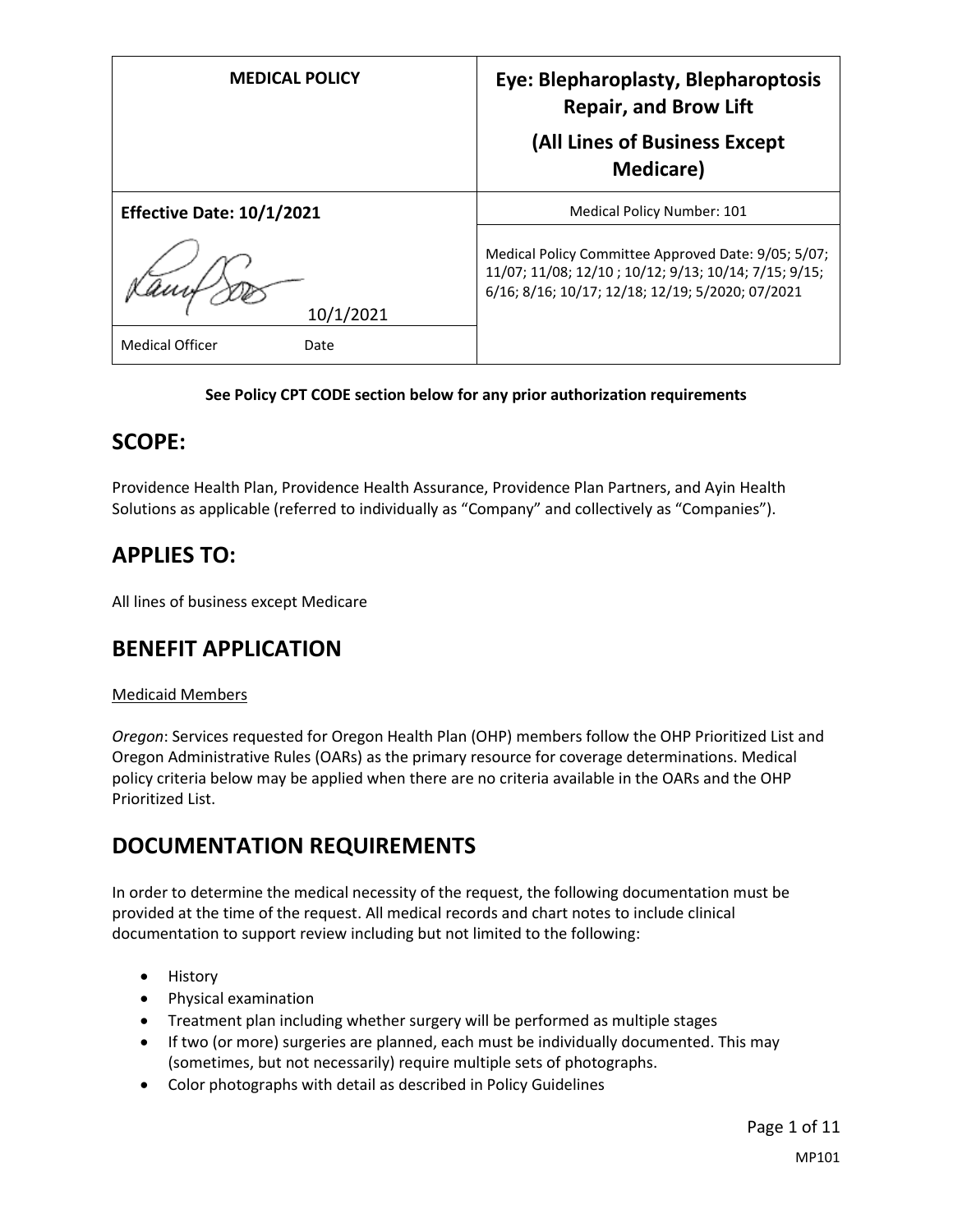- If both a blepharoplasty and a ptosis repair are planned, both must be individually documented
- Detailed description of all "physical signs" when relevant to criteria. See Patient Complaints and Physical Signs in Policy Guidelines.
- If planned procedure is reconstructive in circumstances of congenital defects, developmental abnormalities, trauma, infection, tumors, documentation of patient complaint regarding impacts on their ability to perform tasks of daily living (or, in the absence of a specific complaint, a statement that the repair is needed to prevent anticipated future damage to ocular structures)

# **POLICY CRITERIA**

#### **Notes:**

- This policy does not address blepharoplasty, blepharoptosis, or brow lifts requested as gender affirming interventions. Please see the Policy Cross References Section below for the appropriate policy.
- The policy criteria are based on Centers for Medicare & Medicaid Services Local Coverage Determination (LCD): Blepharoplasty, Eyelid Surgery, and Brow Lift (L36286).<sup>1</sup>
- I. Blepharoplasty, blepharoptosis repair, and brow ptosis repair (brow lift) may be considered **medically necessary and covered** to improve abnormal function when either of the following criteria are met (A. or B.):
	- A. Overhanging skin or upper lid position secondary to dermatochalasis, blepharochalasis, blepharoptosis, or pseudoptosis is sufficiently low to produce a visually-significant field restriction (approximately 30 degrees or less from fixation or Margin Reflex Distance of 2.0 mm or less); **or**
	- B. Planned procedure is reconstructive (aims to improve abnormal function or approximate a normal appearance) in circumstances of congenital defects, developmental abnormalities, trauma, infection, tumors related to **any** of the following (note that documentation of visual field loss is not required):
		- 1. Ectropion, entropion or trichiasis,
		- 2. Repairs to address ocular exposure,
		- 3. Repairs to address difficulty fitting an ocular prosthesis,
		- 4. Primary essential idiopathic blepharospasm (uncontrollable spasms of the periorbital muscles) that is debilitating for which all other treatments have failed or are contraindicated,
		- 5. Prompt repair of an accidental injury or trauma.
- II. Blepharoplasty, blepharoptosis repair, and brow ptosis repair is considered **cosmetic and is not covered** when the above criterion I. is not met, including but not limited to when performed to enhance appearance in the absence of any signs and/or symptoms of functional abnormalities.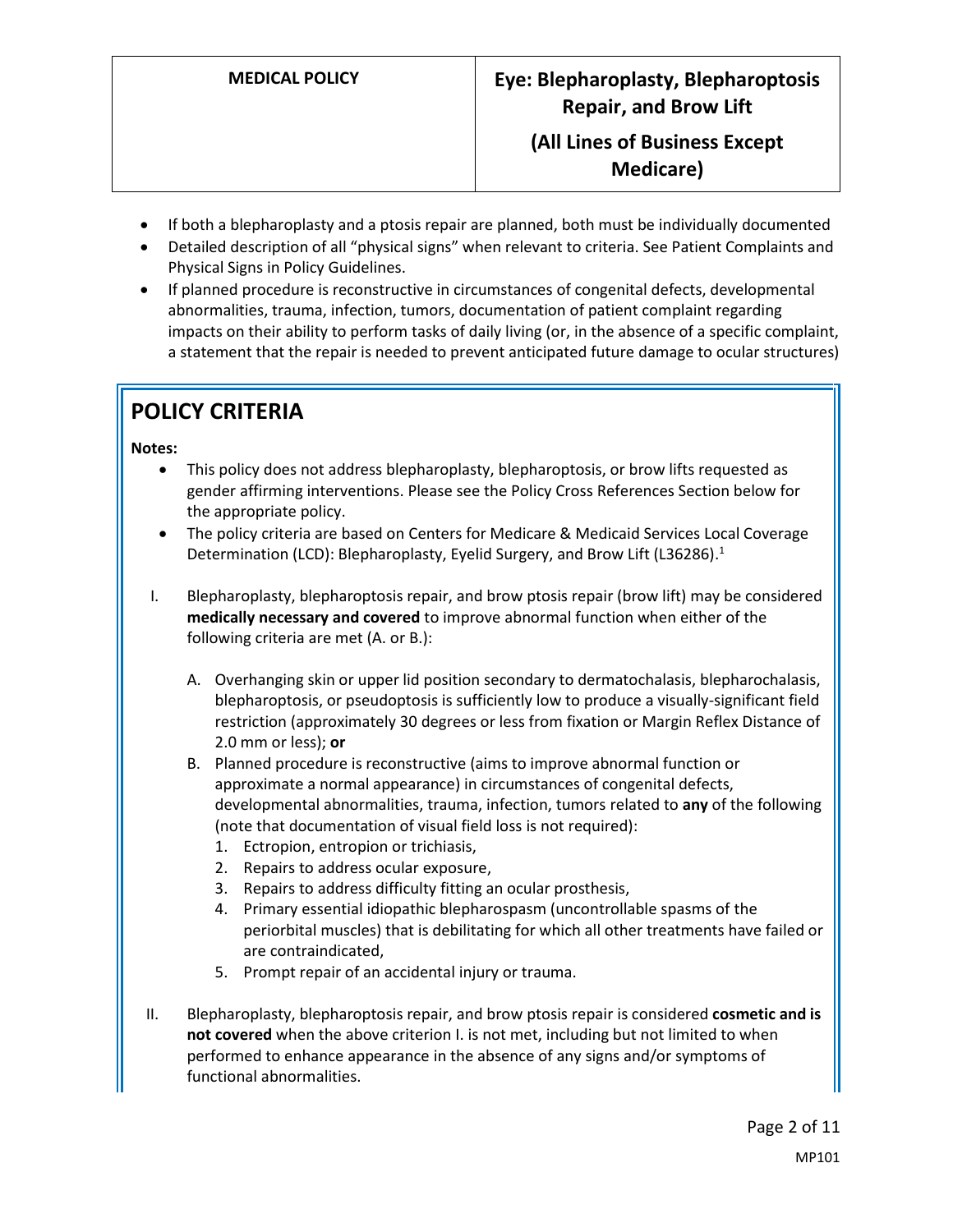Link t[o Policy Summary](#page-9-0)

## **POLICY GUIDELINES**

#### Lower Eyelid Blepharoplasty

Lower eyelid blepharoplasty is almost never functional in nature and is reviewed per policy criteria as written, though usually does not meet criteria.

#### Patient Complaints and Physical Signs

- A functional deficit or disturbance secondary to eyelid and/or brow abnormalities must be documented, such as interference with vision or visual field that impacts an activity of daily living.
- In addition, the documentation should show that the eye being considered for surgery has physical signs consistent with the functional deficit or abnormality.
- For Blepharoptosis Repair:
	- o A margin reflex distance (MRD sometimes referred to as MRD1)) of 2.0 mm or less. The MRD is a measurement from the corneal light reflex to the upper eyelid margin (NOT any overhanging skin that may be present causing pseudoptosis) with the brows relaxed, and
	- $\circ$  If applicable, the presence of Herring's effect (related to equal innervation to both upper eyelids) defending bilateral surgery when only the more ptotic eye clearly meets the MRD criteria (i.e., if lifting the more ptotic lid with tape or by instillation of phenylephrine drops into the superior fornix causes the less ptotic lid to drop downward and meet the strict criteria, the less ptotic lid is also a candidate for surgical correction.
- For Upper Blepharoplasty and/or Brow Ptosis Repair:
	- $\circ$  Redundant eyelid tissue hanging over the eyelid margin resulting in pseudoptosis where the "pseudo" margin produces a central "pseudo-MRD" of 2.0 mm or less, or
	- $\circ$  Redundant eyelid tissue predominantly medially or laterally that clearly obscures the line of sight in corresponding gaze.
- If an anatomic abnormality of the eye (such as an eccentric or elongated pupil) makes the MRD either difficult to establish or meaningless for this purpose, it is expected the surgeon will include a statement outlining their rationale that an equivalent standard has been met.
- Visual field loss must correlate with photographic appearance. Peripheral visual field testing performed with the eyelid and brow in the resting position (un-taped) and with eyelid and brow elevation (taped). Visual fields are not required for children (17 years or younger) or other patients physically or mentally unable to perform visual field testing (e.g. intellectual disability, severe neurologic disease).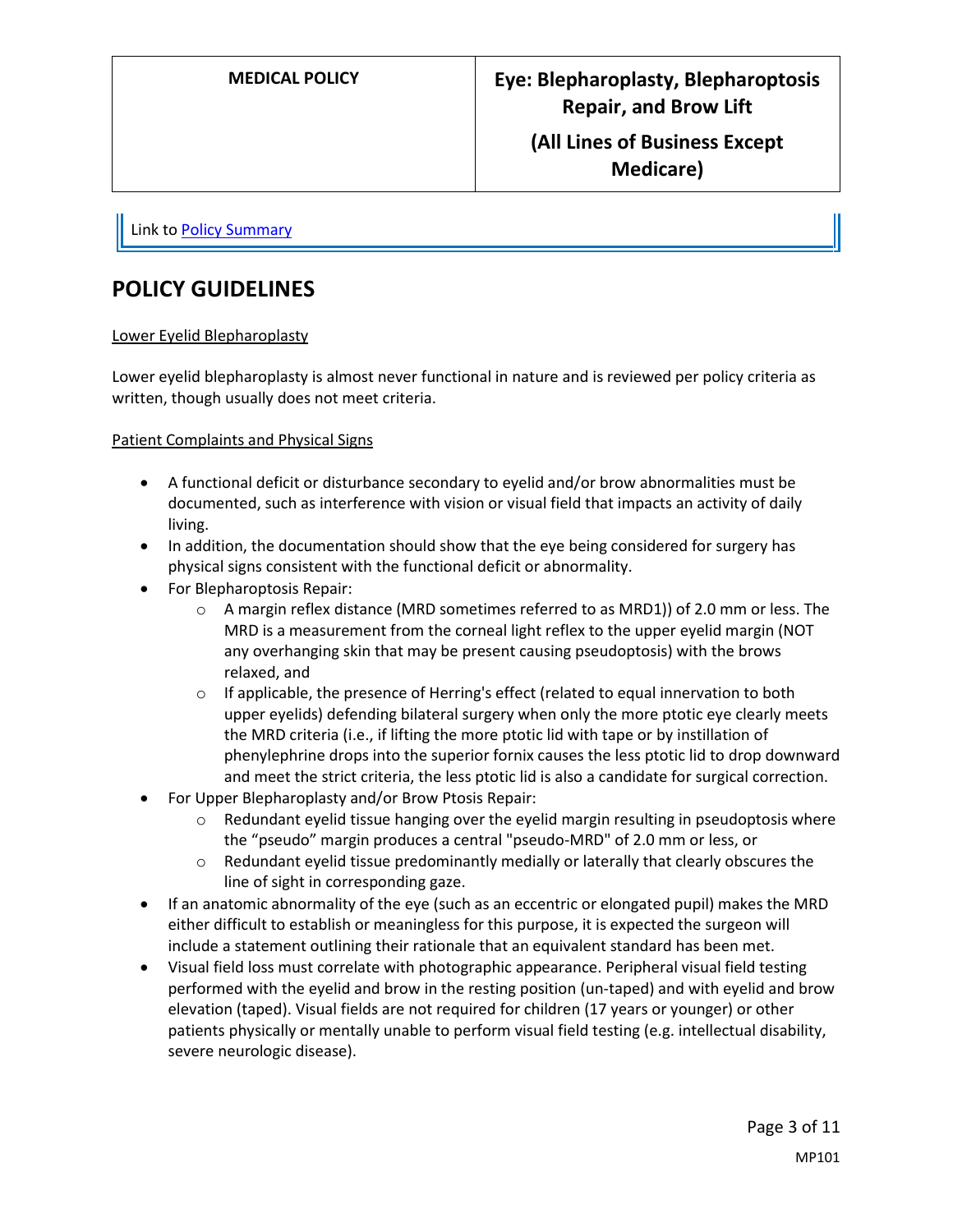#### Photographs

- Photographs are required to support upper eyelid surgery as medically necessary and covered.
- The "physical signs" in the Documentation Requirements and Policy Guidelines must be clearly represented in photographs of the structures of interest and the photographs must be of good quality and of sufficient size and detail as to make those structures easily recognizable.
- The patient's head and the camera must be in parallel planes, not tilted so as not to distort the appearance of any relevant finding (e.g., a downward head tilt might artificially reduce the apparent measurement of a MRD).
- Unless medial/lateral gaze is required to demonstrate a specific deficit, photos should be with gaze in the primary position, looking straight ahead.
- Oblique photos are only necessary if needed to better demonstrate a finding not clearly shown by other requested photos.
- Digital or film photographs are acceptable, and may be submitted electronically where possible. Photographs must be identified with the member's name and the date.
- For Blepharoptosis Repair:
	- o Photographs of both eyelids in the frontal (straight-ahead) position should demonstrate the MRD outlined in Policy Guidelines. If the eyelid obstructs the pupil, there is a clearcut indication for surgery. (For reference, the colored part of the eye is about 11 mm in diameter, so the distance between the light reflex and the lid would need to be about one fifth that distance or less for the MRD to be 2.0 mm or less.)
	- $\circ$  In the special case of documenting the need for bilateral surgery because of Herring's law, two photos are needed:
		- **•** One showing both eyes of the patient at rest demonstrating the above MRD criterion in the more ptotic eye, and
		- Another showing both eyes of the patient with the more ptotic eyelid raised to a height restoring a normal visual field, resulting in increased ptosis (meeting the above MRD standard) in the less ptotic eye.
- Reviewers will assume the accepted average of 11 mm of corneal diameter to assess measurements in photographs. If a patient's corneal diameter deviates from this by more than 0.5 mm, this should be clearly documented in the record so appropriate adjustments can be made. Alternatively, an accurate millimeter rule can be taped along the brow, on the cheek, or elsewhere in the photo (approximately in the corneal plane) to facilitate such measurements.
- For Upper Lid Blepharoplasty:
	- $\circ$  Photographs of the affected eyelid(s) in both frontal (straight ahead) and lateral (from the side) positions demonstrate the physical signs in Policy Guidelines. Oblique photos are only necessary if needed to better demonstrate a finding not clearly shown by frontal and lateral photos.
- For Brow Ptosis Repair:
	- $\circ$  One frontal (straight ahead) photograph should document drooping of a brow or brows and the appropriate other criteria in Policy Guidelines. If the goal of the procedure is improvement of dermatochalasis, a second photograph should document such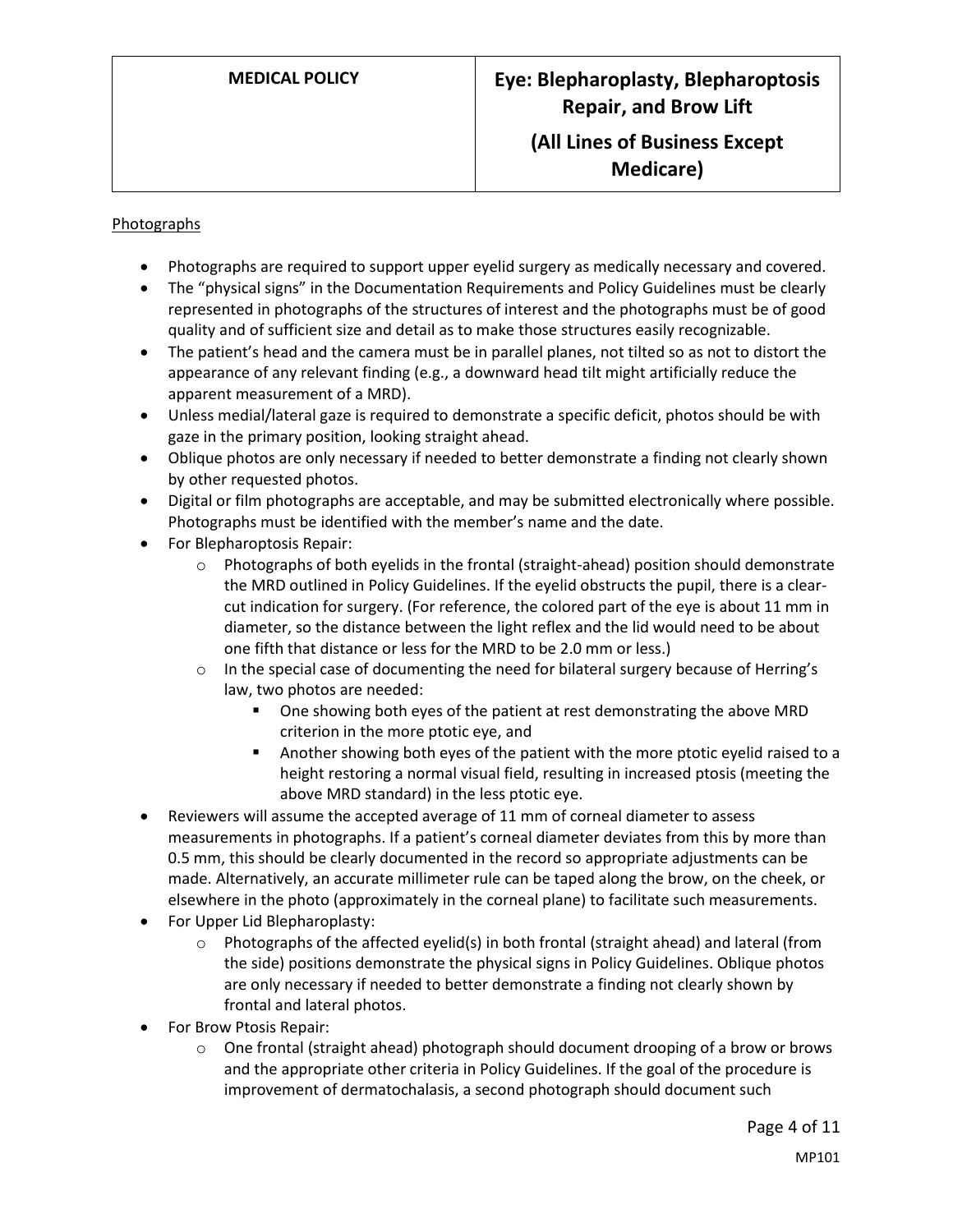improvement by manual elevation of brow(s). If a single frontal photograph that includes the brow(s) would render other structures too small to evaluate, additional (overlapping to the degree possible) photos should be taken of needed structures to ensure all required criteria can be reasonably demonstrated and evaluated.

 If both a blepharoplasty and a ptosis repair are planned, both must be individually documented. This may (sometimes, but not necessarily) require two sets of photographs: showing a pseudo-MRD of 2.0 mm or less secondary to the redundant skin (and its correction by taping), AND an MRD of 2.0 mm or less secondary to the blepharoptosis.

#### Definitions relevant to the policy criteria:

*Activities of daily living:* The activities of daily living (ADLs) is a term used to describe essential skills that are required to independently care for oneself. Examples may include, but are not limited to, the following:

- Ambulating
- Feeding
- Dressing
- Personal hygiene
- Transportation and shopping
- Meal preparation
- Housecleaning and home maintenance

*Blepharoptosis*: drooping of the upper eyelid related to the position of the eyelid margin with respect to the visual axis

*Brow ptosis*: drooping of the eyebrows to such an extent that excess tissue is pushed into the upper eyelid that may cause mechanical blepharoptosis and/or dermatochalasis

*Blepharoplasty*: removal of eyelid skin, fat, and or muscle

*Blepharoptosis repair (also known as levator resection)*: restoring the eyelid margin to its normal anatomic position.

*Brow ptosis repair*: restoring the eyebrow tissues to their normal anatomic position.

*Dermatochalasis*: excess skin with loss of elasticity that is usually the result of the aging process.

*Ectropion*: an outward turning of the eyelid margin.

*Entropion*: an inward turning of the eyelid margin and appendages such that the pilosebaceous unit and mucocutaneous junction are directed posterior towards the globe.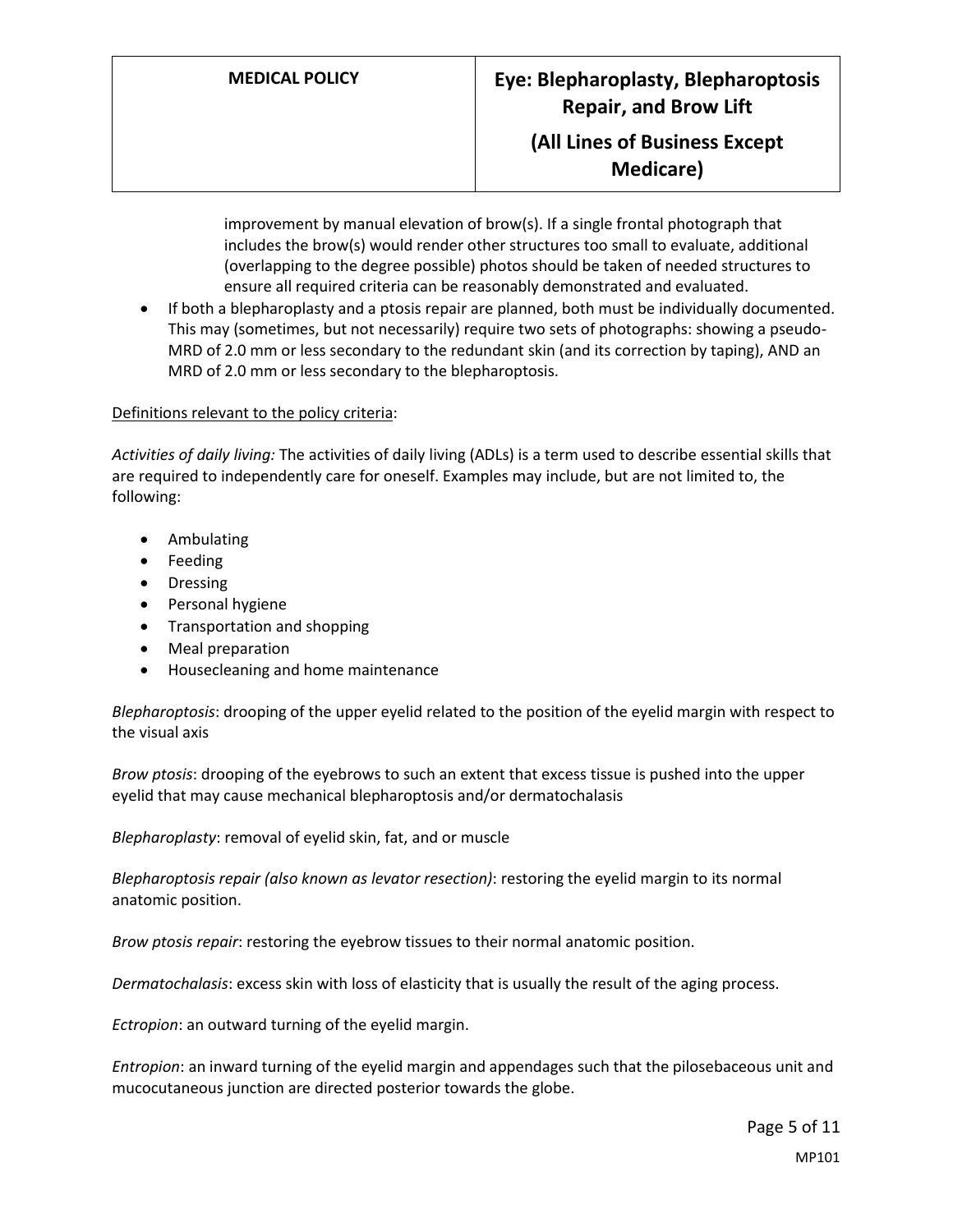**Medicare)**

*Trichiasis:* a condition, resulting from the eye infection called trachoma, in which the eyelid turns inward and eyelashes rub against the eye, resulting in corneal scarring and loss of vision.

### **BILLING GUIDELINES**

When a Medically Necessary Procedure is Performed with a Cosmetic Procedure

When a cosmetic and noncovered surgical procedure is performed in the same operative session as a medically necessary and covered surgical procedure, medical necessity review will be conducted for the allowable procedure only. For example, if dermatochalasis would be resolved sufficiently by brow ptosis repair alone, an upper lid blepharoplasty in addition would be considered cosmetic. Similarly, if a visual field deficit would be resolved sufficiently by upper lid blepharoplasty alone (for tissue hanging over the lid margin), a blepharoptosis repair in addition would be considered cosmetic.

## **CPT CODES**

| <b>All Lines of Business Except Medicare</b> |                                                                                                                   |  |
|----------------------------------------------|-------------------------------------------------------------------------------------------------------------------|--|
|                                              | <b>Prior Authorization Required</b>                                                                               |  |
| 15820                                        | Blepharoplasty, lower eyelid                                                                                      |  |
| 15821                                        | Blepharoplasty, lower eyelid; with extensive herniated fat pad                                                    |  |
| 15822                                        | Blepharoplasty, upper eyelid                                                                                      |  |
| 15823                                        | Blepharoplasty, upper eyelid; with excessive skin weighting down lid                                              |  |
| 67900                                        | Repair of brow ptosis (supraciliary, mid-forehead or coronal approach)                                            |  |
| 67901                                        | Repair of blepharoptosis; frontalis muscle technique with suture or other material (eg,<br>banked fascia)         |  |
| 67902                                        | Repair of blepharoptosis; frontalis muscle technique with autologous fascial sling<br>(includes obtaining fascia) |  |
| 67903                                        | Repair of blepharoptosis; (tarso) levator resection or advancement, internal approach                             |  |
| 67904                                        | Repair of blepharoptosis; (tarso) levator resection or advancement, external approach                             |  |
| 67906                                        | Repair of blepharoptosis; superior rectus technique with fascial sling (includes obtaining<br>fascia)             |  |
| 67908                                        | Repair of blepharoptosis; conjunctivo-tarso-Muller's muscle-levator resection (eg,<br>Fasanella-Servat type)      |  |
| No Prior Authorization Required              |                                                                                                                   |  |
| 67909                                        | Reduction of overcorrection of ptosis                                                                             |  |
| 67911                                        | Correction of lid retraction                                                                                      |  |
| 67914                                        | Repair of ectropion; suture                                                                                       |  |
| 67915                                        | Repair of ectropion; thermocauterization                                                                          |  |
| 67916                                        | Repair of ectropion; excision tarsal wedge                                                                        |  |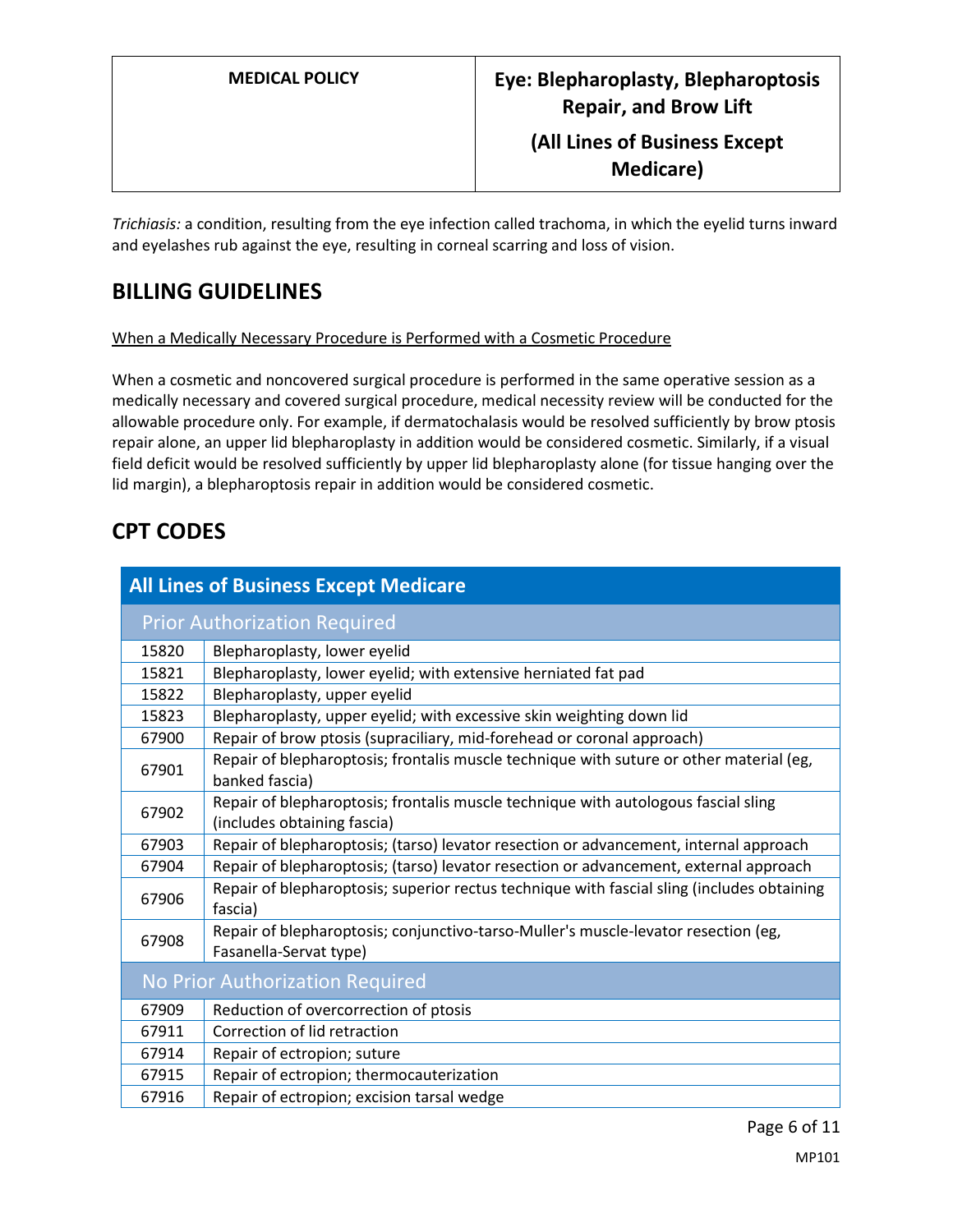| 67917 | Repair of ectropion; extensive (eg, tarsal strip operations)                        |
|-------|-------------------------------------------------------------------------------------|
| 67921 | Repair of entropion; suture                                                         |
| 67922 | Repair of entropion; thermocauterization                                            |
| 67923 | Repair of entropion; excision tarsal wedge                                          |
| 67924 | Repair of entropion; extensive (eg, tarsal strip or capsulopalpebral fascia repairs |
|       | operation)                                                                          |
| 67930 | Suture of recent wound, eyelid, involving lid margin, tarsus, and/or palpebral      |
|       | conjunctiva direct closure; partial thickness                                       |
| 67935 | Suture of recent wound, eyelid, involving lid margin, tarsus, and/or palpebral      |
|       | conjunctiva direct closure; full thickness                                          |

### **DESCRIPTION**

Blepharoplasty and blepharoptosis repair may be defined as any eyelid surgery that improves abnormal function, reconstructs deformities, or enhances appearance. They may be either functional/reconstructive or cosmetic. Upper blepharoplasty (removal of upper eyelid skin) and/or repair of blepharoptosis should be considered functional/reconstructive in nature when the upper lid position or overhanging skin is sufficiently low to produce functional complaints, usually related to visual field impairment whether in primary gaze or down-gaze reading position. Upper blepharoplasty may also be indicated for chronic dermatitis due to redundant skin. Another indication for blepharoptosis surgery is patients with an anophthalmic socket experiencing ptosis or prosthesis difficulties. A brow lift is a surgery that may be performed to correct brow ptosis (droop of the eyebrows), which can also produce or contribute to functional impairment.

Primary essential idiopathic blepharospasm is characterized by severe squinting, secondary to uncontrollable spasms of the periorbital muscles. Occasionally, it can be debilitating if other treatments have failed or are contraindicated. In these rare cases, an extended blepharoplasty with wide resection of the orbicularis oculi muscle complex may be necessary to properly treat symptoms.

### **CLINICAL PRACTICE GUIDELINES**

#### American Society of Ophthalmic Plastic and Reconstructive Surgery (ASOPRS)

The 2015 ASOPRS guidelines on "Functional Blepharoplasty, Blepharoptosis, and Brow Ptosis Repair"<sup>2</sup> recommend the following:

#### "Recommended coverage indications

III. Upper eyelid blepharoplasty (CPT 15823) should be considered medically necessary when documentation demonstrates: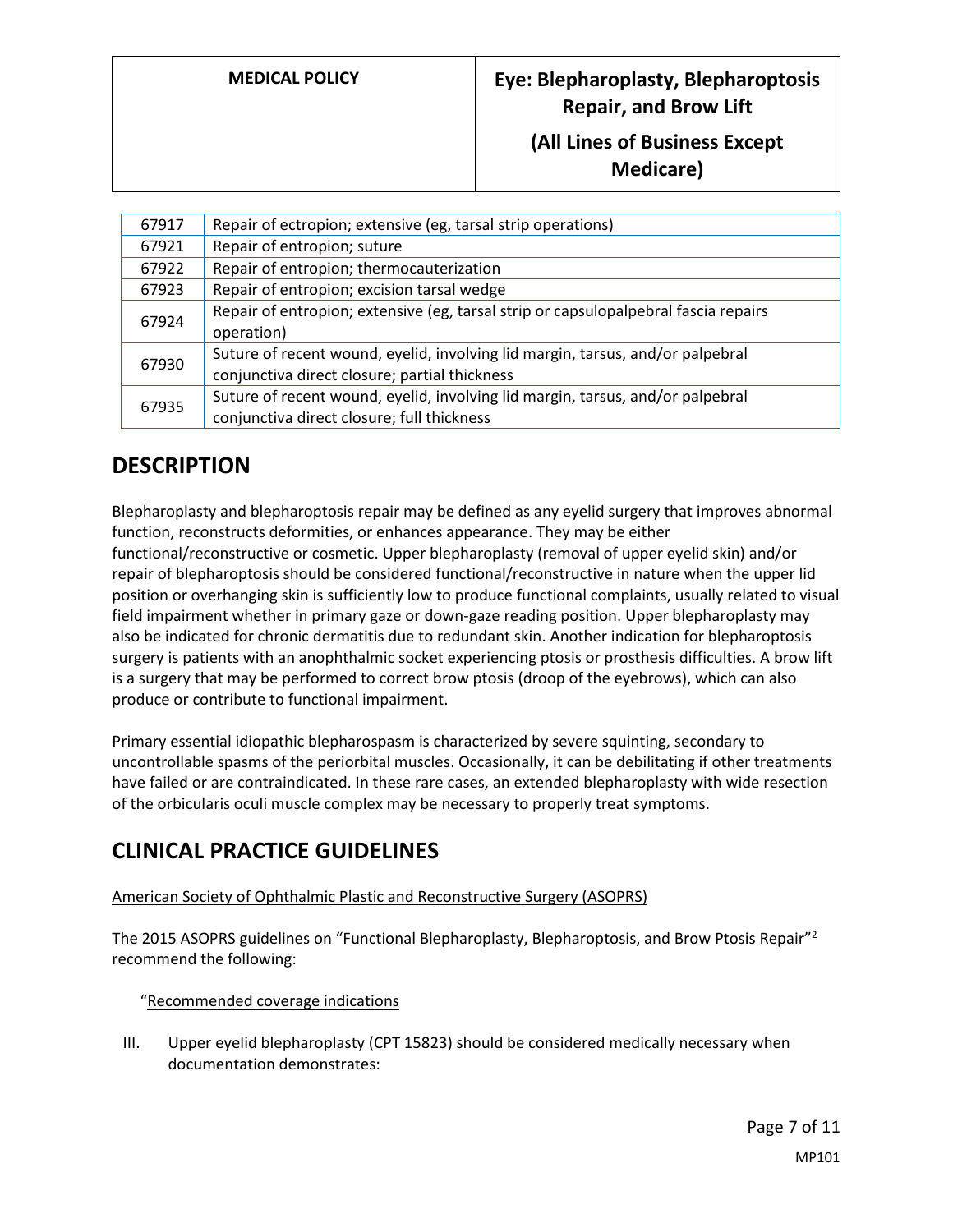- A. The patient's complaint of interference with daily visual tasks or visual field-related activities, and
- B. Visual obstruction due to excessive overhanging skin resting on or depressing the lashes or eyelid margin. Visual obstruction is defined by peripheral visual field testing consistent with the recommended documentation requirement (see below).
- IV. Upper eyelid ptosis repair (CPT 67901, 67902, 67903, 67904, 67906, 67908) should be considered medically necessary when documentation demonstrates:
	- A. The patient's complaint of interference with vision or visual field-related activities, and
	- B. A margin to reflex distance (MRD) less than or equal to 2 mm in primary or downgaze.
	- C. Visual obstruction due to ptotic upper eyelid. Visual obstruction is defined by peripheral visual field testing consistent with the recommended documentation requirement (see below).
	- D. The position of one upper eyelid, which initially appears not to meet criteria but becomes more ptotic with an MRD of 2 mm or less when the other, more ptotic eyelid is elevated (i.e. Hering's Law).
- V. Repair of brow ptosis (CPT 67900) should be considered medically necessary when documentation demonstrates:
	- E. Brow ptosis to the extent it contributes to skin fold overlap and/or blepharoptosis meeting the criteria outlined above for upper eyelid blepharoplasty and/or ptosis surgery.

#### Recommended documentation requirements

- 1. Clinical notes documenting patient complaints of visual impairment secondary to abnormal eyelid or brow position resulting in limitation of daily activities such as reading, driving, and difficulty seeing objects approaching from the periphery, or redundant upper eyelid skin resulting in looking through the eyelashes or seeing the upper eyelid skin.
- 2. Clinical notes documenting an MRD of 2 mm or less for blepharoptosis repair.
- 3. Peripheral visual field testing performed with the eyelid and brow in the resting position that documents a baseline superior visual field of 30 degrees or less from fixation and improvement of at least 12 degrees over baseline with eyelid and brow elevation. Both manual, including Goldmann and tangent screen, and automated fields are acceptable. The measurement of a patient's superior visual field is defined as the lowest point seen at the vertical meridian. Visual fields are not required for children or other patients physically unable to perform visual field testing.
- 4. Photographs documenting the above including at least a good quality frontal upper face photograph, with the gaze in primary position clearly showing the corneal light reflex unless the ptotic tissue is so severe as to obscure the light reflex thus demonstrating severe ptosis and/or dermatochalasis.
- 5. Oblique or lateral photographs if helpful in further demonstrating overhanging excess skin as well as lash ptosis due to mechanical displacement by the overhanging skin fold.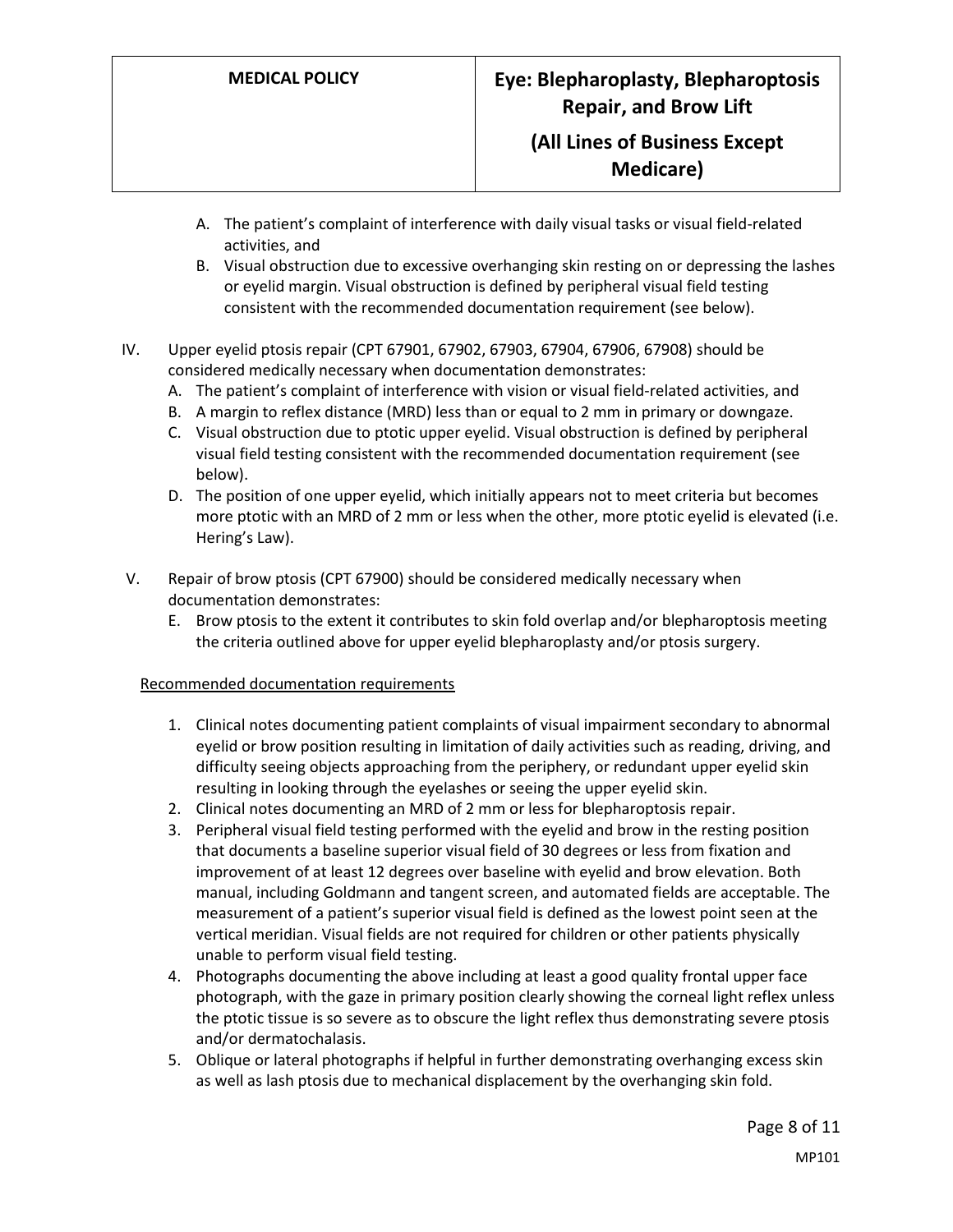- 6. Frontal photograph with the patient looking in down-gaze documenting those cases in which the ptosis is worse in the down-gaze position.
- 7. Photograph with the brows elevated or taped up to a normal position to document the effect of brow ptosis when both eyelid ptosis repair and brow ptosis repair are planned."

#### American Academy of Ophthalmology (AAO)

The 2011 AAO position statement on "Functional Indications for Upper Eyelid Ptosis and Blepharoplasty Surgery"<sup>3</sup> stated the following:

"Ptosis and upper eyelid blepharoplasty surgery were found to be functionally beneficial for each of these quantitative findings:

- MRD<sub>1</sub> of  $\leq$ 2 mm measured in primary gaze
- Superior visual field loss of 12 degrees or 24%
- Down-gaze ptosis impairing reading documented by MRD<sub>1</sub> of  $\leq$ 2 mm<sup>7</sup> measured in down gaze

Ptosis and upper eyelid blepharoplasty were also found to be functionally beneficial for the following qualitative findings:

- Self-reported functional impairment from upper eyelid droop
- Chin-up backward head tilt induced by visual field impairment caused by lids
- Interference with occupational duties and safety resulting from visual impairment caused by the upper lids
- Symptoms of discomfort, eye strain, or visual interference due to the upper eyelid position

The reviewed literature did not provide strong data on the following functional indications for ptosis and blepharoplasty surgery:

- Dermatitis
- Difficulty wearing a prosthesis in an anophthalmic socket
- Temporal visual field impairment preventing a driver from meeting licensing standards

Ptosis and dermatochalasis can occur concomitantly. Each has its own functional indications for repair, and different surgical procedures are required to correct them."

The 2017 AAO Amblyopia Preferred Practice Pattern clinical practice guidelines on amblyopia, stated the following:<sup>4</sup>

- "All children with amblyopia should be offered treatment regardless of age.
- Surgery to treat the cause of amblyopia may be indicated when the cause of the amblyopia can be attributed to blepharoptosis that is severe enough to prevent successful amblyopia therapy without surgical correction."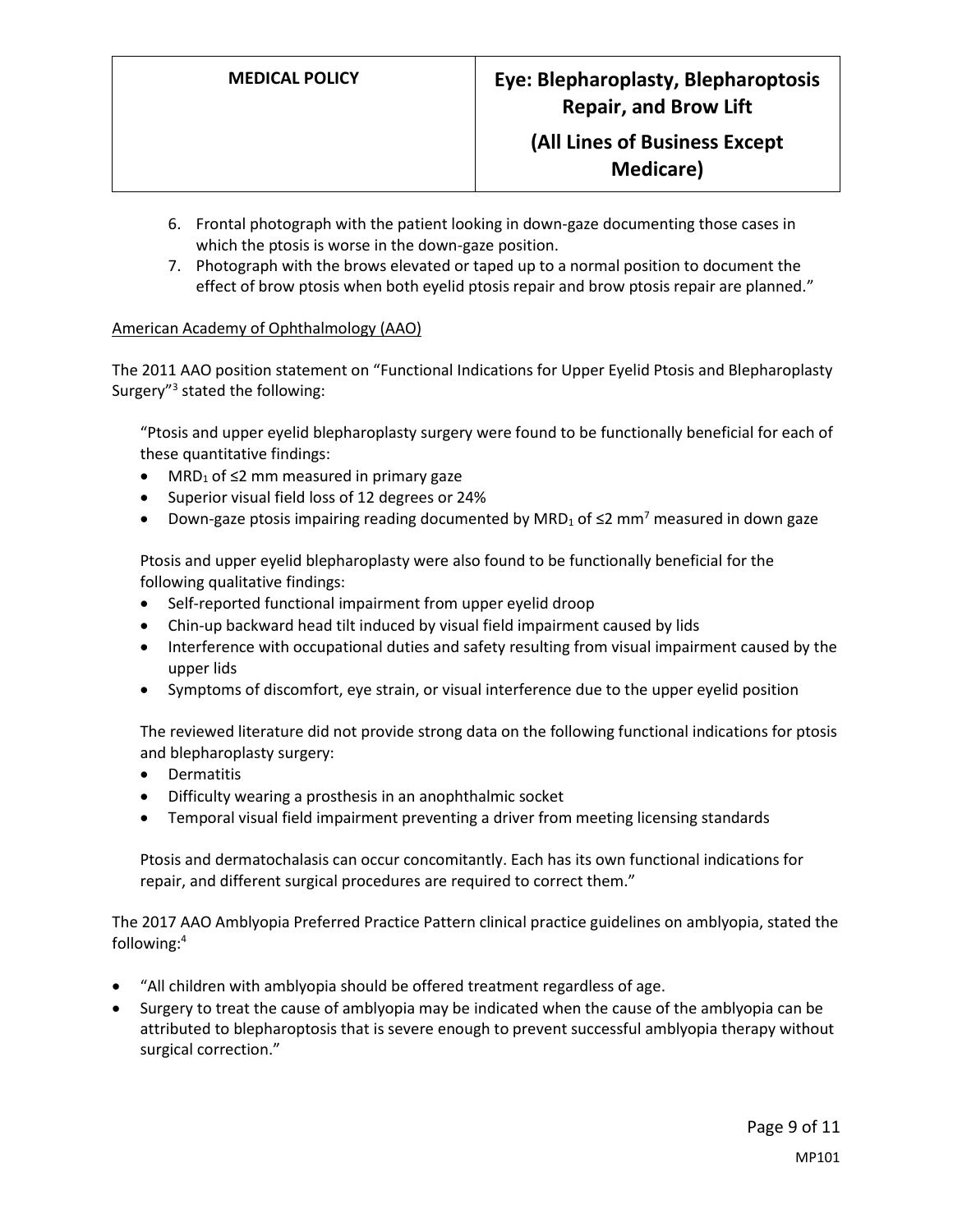## <span id="page-9-0"></span>**POLICY SUMMARY**

The medical necessity of blepharoplasty, blepharoptosis and brow lift procedures for the various indications addressed in this policy are primarily based on clinical rationale and current evidence-based clinical practice guidelines. When medical necessity criteria for these procedures are not met, these procedures are considered to be cosmetic in nature.

## **INSTRUCTIONS FOR USE**

Company Medical Policies serve as guidance for the administration of plan benefits. Medical policies do not constitute medical advice nor a guarantee of coverage. Company Medical Policies are reviewed annually and are based upon published, peer-reviewed scientific evidence and evidence-based clinical practice guidelines that are available as of the last policy update. The Companies reserve the right to determine the application of Medical Policies and make revisions to Medical Policies at any time. Providers will be given at least 60-days notice of policy changes that are restrictive in nature.

The scope and availability of all plan benefits are determined in accordance with the applicable coverage agreement. Any conflict or variance between the terms of the coverage agreement and Company Medical Policy will be resolved in favor of the coverage agreement.

## **REGULATORY STATUS**

#### Mental Health Parity Statement

Coverage decisions are made on the basis of individualized determinations of medical necessity and the experimental or investigational character of the treatment in the individual case. In cases where medical necessity is not established by policy for specific treatment modalities, evidence not previously considered regarding the efficacy of the modality that is presented shall be given consideration to determine if the policy represents current standards of care.

### **MEDICAL POLICY CROSS REFERENCES**

- Cosmetic and Reconstructive Surgery
- Gender Affirming Interventions

## **REFERENCES**

1. Centers for Medicare & Medicaid Services. Local Coverage Determination (LCD): Blepharoplasty, Eyelid Surgery, and Brow Lift (L36286). [https://www.cms.gov/medicare-coverage](https://www.cms.gov/medicare-coverage-database/details/lcd-details.aspx?LCDId=36286)[database/details/lcd-details.aspx?LCDId=36286.](https://www.cms.gov/medicare-coverage-database/details/lcd-details.aspx?LCDId=36286) Accessed 05/31/2021.